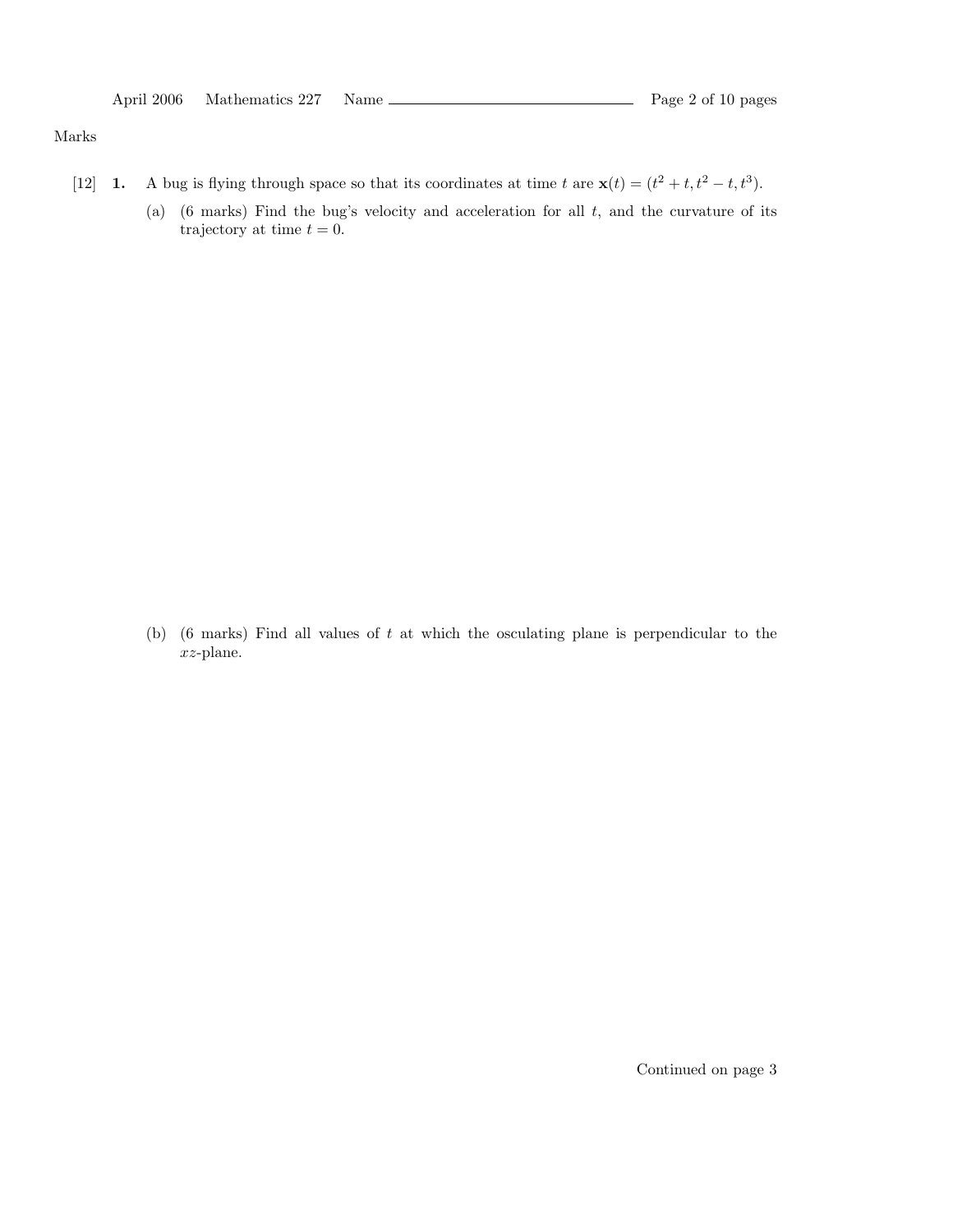April 2006 Mathematics 227 Name Page 3 of 10 pages

[10] **2.** Evaluate the integral  $\int$ D  $x + y$  $\frac{x+y}{x-2y}dA$ , if D is the region in  $\mathbb{R}^2$  enclosed by the lines  $y=x/2$ ,  $y = 0$ , and  $x + y = 1$ .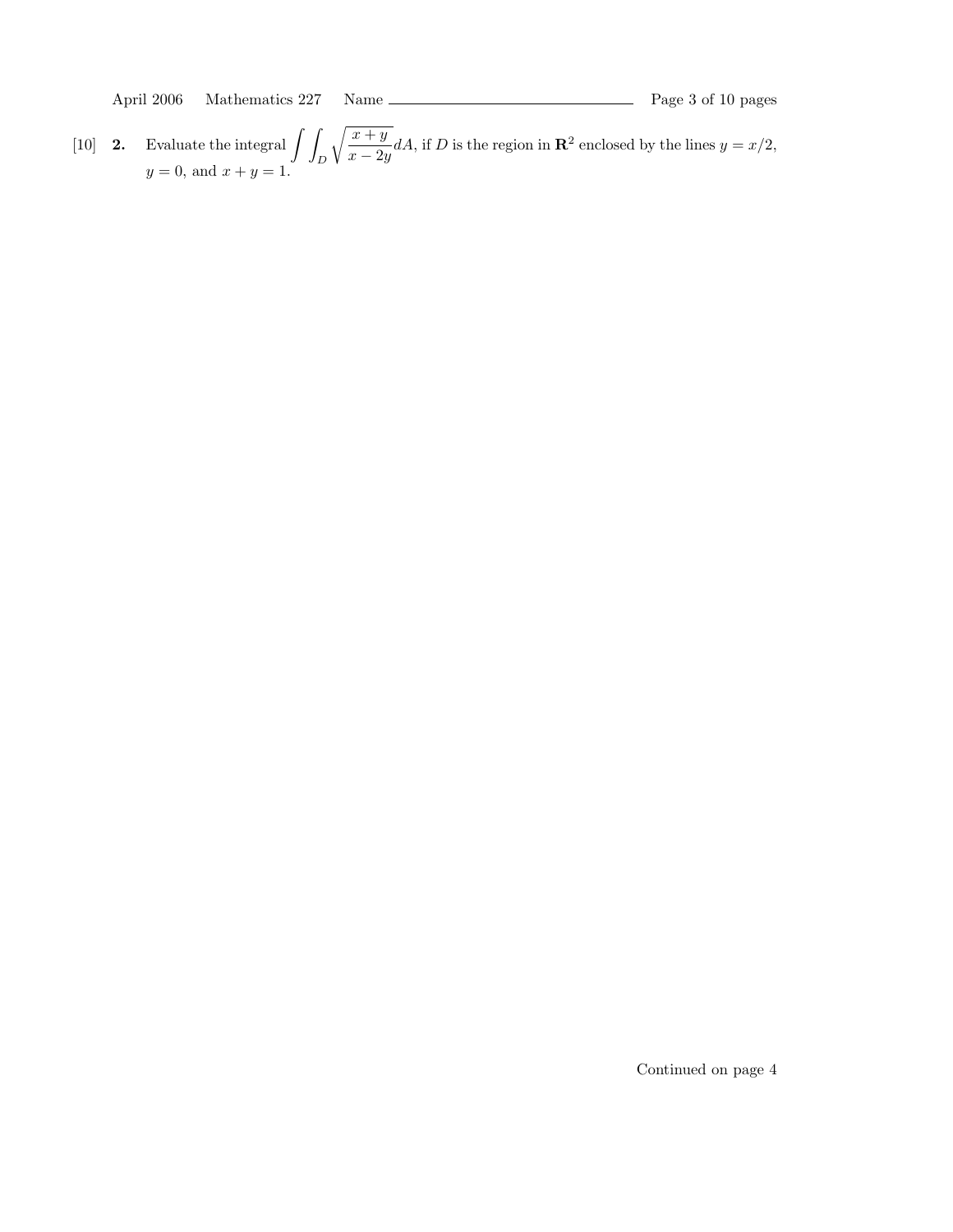## [16] 3. The following integral is given in cylindrical coordinates:

$$
\int_0^{2\pi} \int_0^1 \int_{r\sqrt{3}}^{\sqrt{4-r^2}} r dz dr d\theta.
$$

Sketch the region of integration. Convert the integral to equivalent iterated integrals in (a) Cartesian coordinates, (b) spherical coordinates. Evaluate the easiest of the three integrals.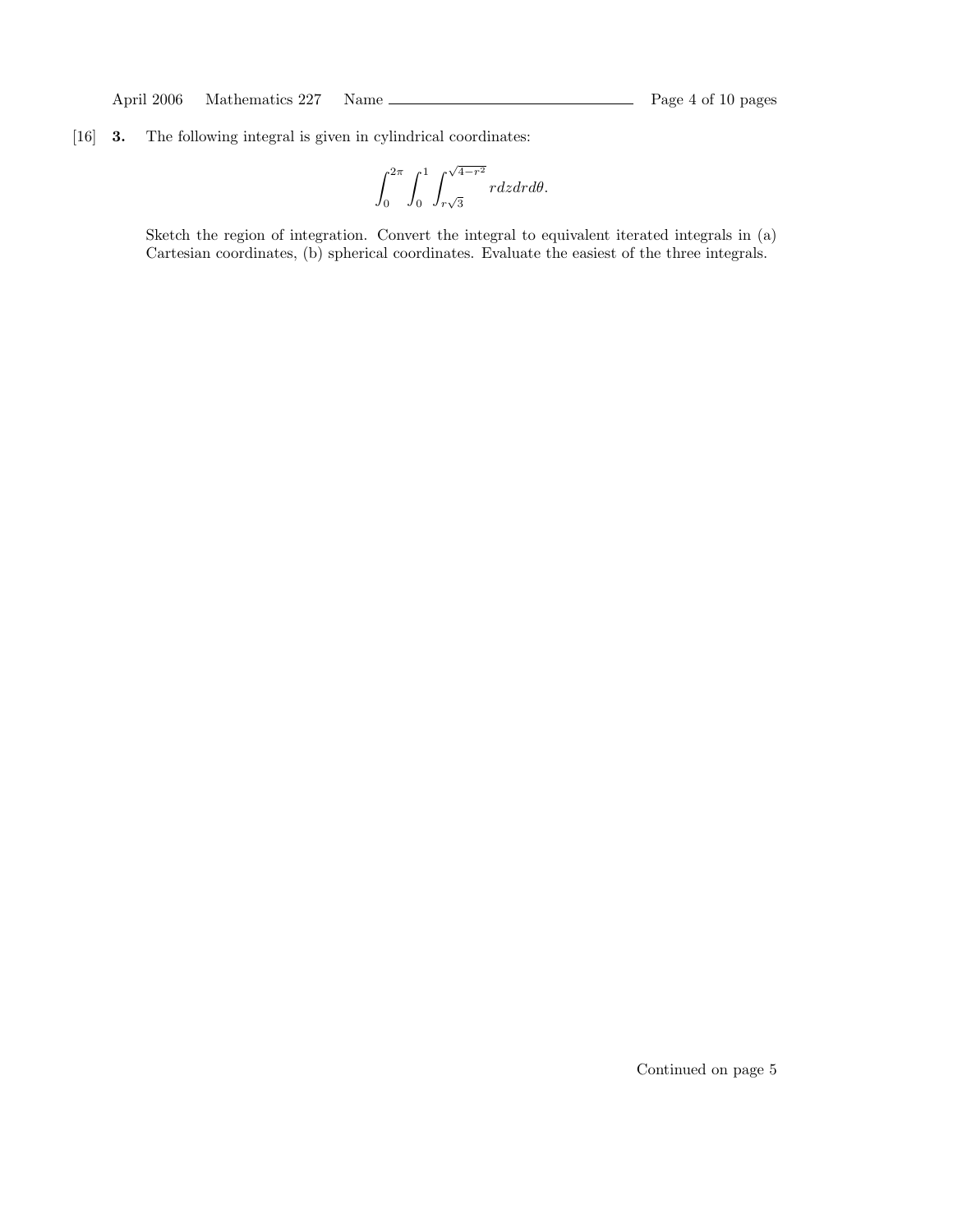[8] **4.** Evaluate  $\int_{\mathbf{x}} \mathbf{F} \cdot d\mathbf{s}$ , if  $\mathbf{F} = \sin y \mathbf{i} + (x \cos y - \cos z) \mathbf{j} + y \sin z \mathbf{k}$  and **x** is the parametrized curve  $\left(\frac{\pi}{2}\right)$  $\frac{\pi}{2} \sin \frac{\pi t}{2}$  $\frac{1}{2}$ ,  $\pi t^2$ ,  $\pi t^3$ ),  $0 \le t \le 1$ . (Hint: this can be done without any complicated calculations.)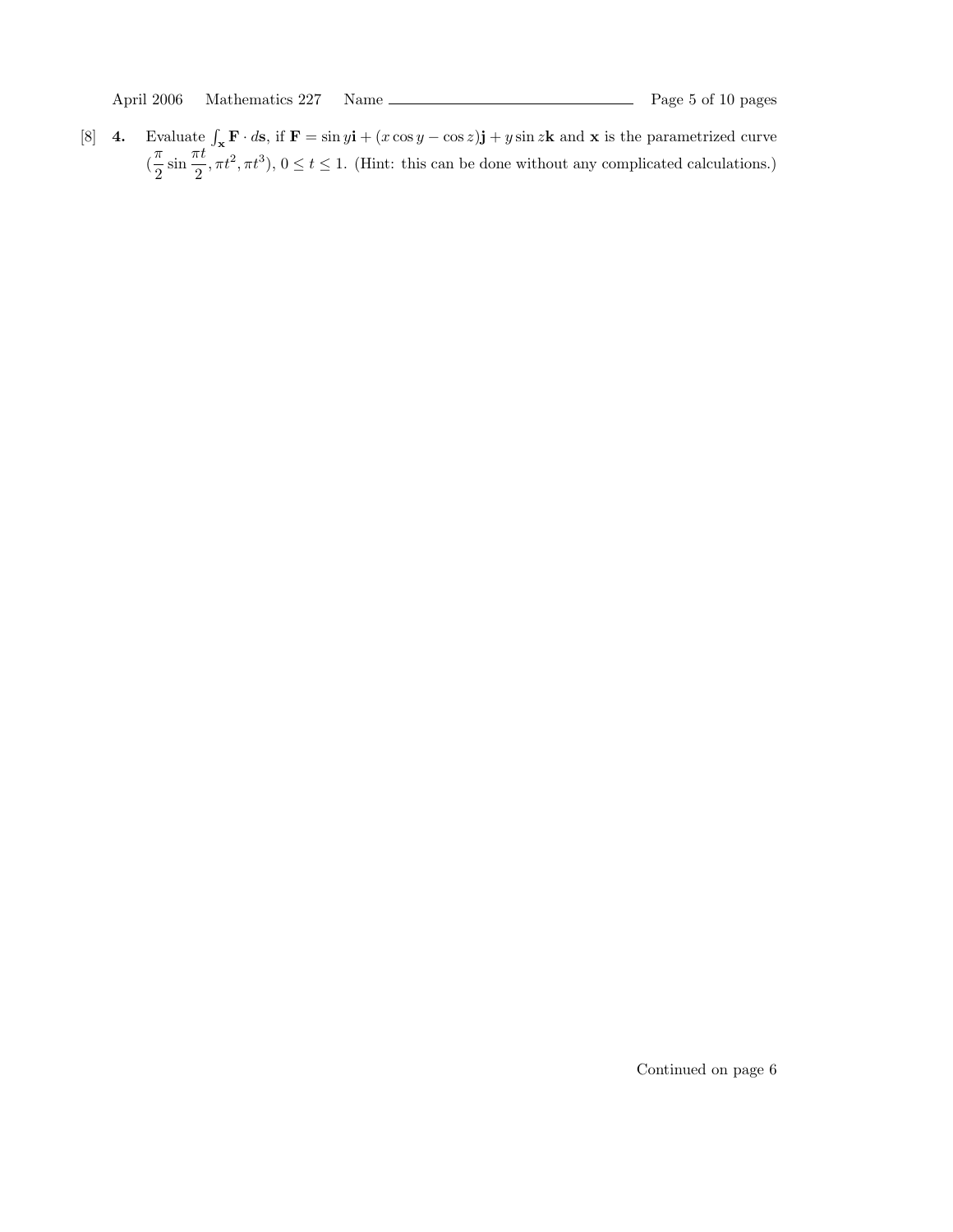## [14] 5.

(a) (6 marks) Evaluate  $\int \int_{S_1} \mathbf{F} \cdot d\mathbf{S}$ , if  $\mathbf{F} = e^{x+y} \mathbf{i} - e^{x+y} \mathbf{j} + 2z \mathbf{k}$  and  $S_1$  is the disc  $x^2 + y^2 \le 9$ ,  $z = 3$ , oriented so that the normal vector points upward.

(b) (8 marks) Evaluate  $\int \int_{S_2} \mathbf{F} \cdot d\mathbf{S}$ , if **F** is as in (a) and  $S_2$  is the part of the sphere  $x^2 + y^2 +$  $(z-3)^2=9$  that lies above the plane  $z=3$ , oriented so that the normal vector points upward. (Hint: use the Divergence Theorem.)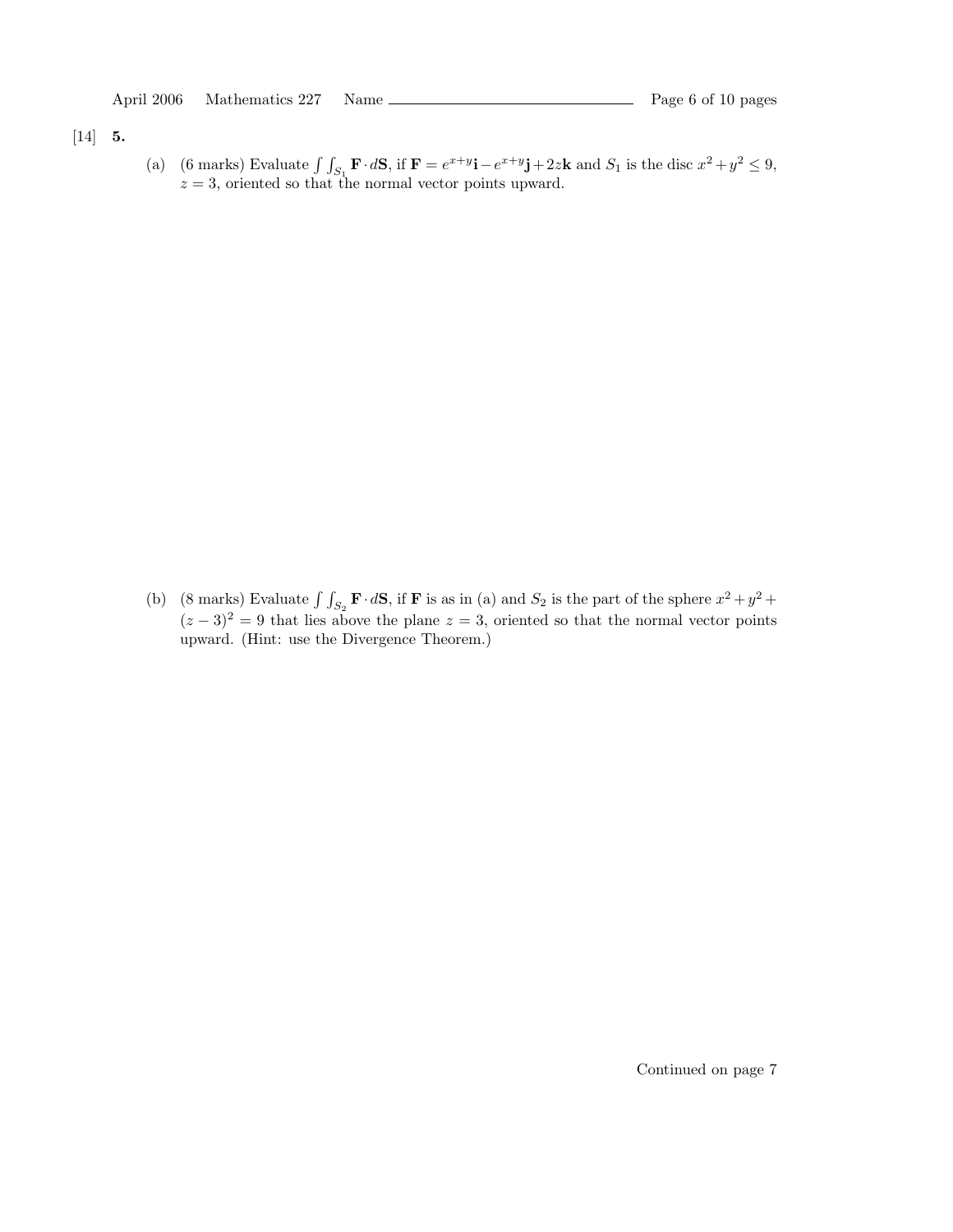April 2006 Mathematics 227 Name Page 7 of 10 pages

- [16] **6.** Let  $\mathbf{F} = (x^2 + 3y^2z 3z)\mathbf{i} + 3x^2z\mathbf{j} + (3y x^3 y^3)\mathbf{k}$ .
	- (a) (8 marks) Prove that  $(\nabla \times \mathbf{F}) \cdot d\mathbf{S} = 0$  everywhere on S, if S is the cylinder  $x^2 + y^2 = 1$ (with the normal vector pointing outward).

(b) (8 marks) Find  $\int_C \mathbf{F} \cdot d\mathbf{s}$ , if C is the oriented curve  $(\cos t, \sin t, \sin t)$ ,  $0 \le t \le \pi$ . (Hint: using Stokes's theorem and part (a), reduce the problem to computing a simpler line integral.)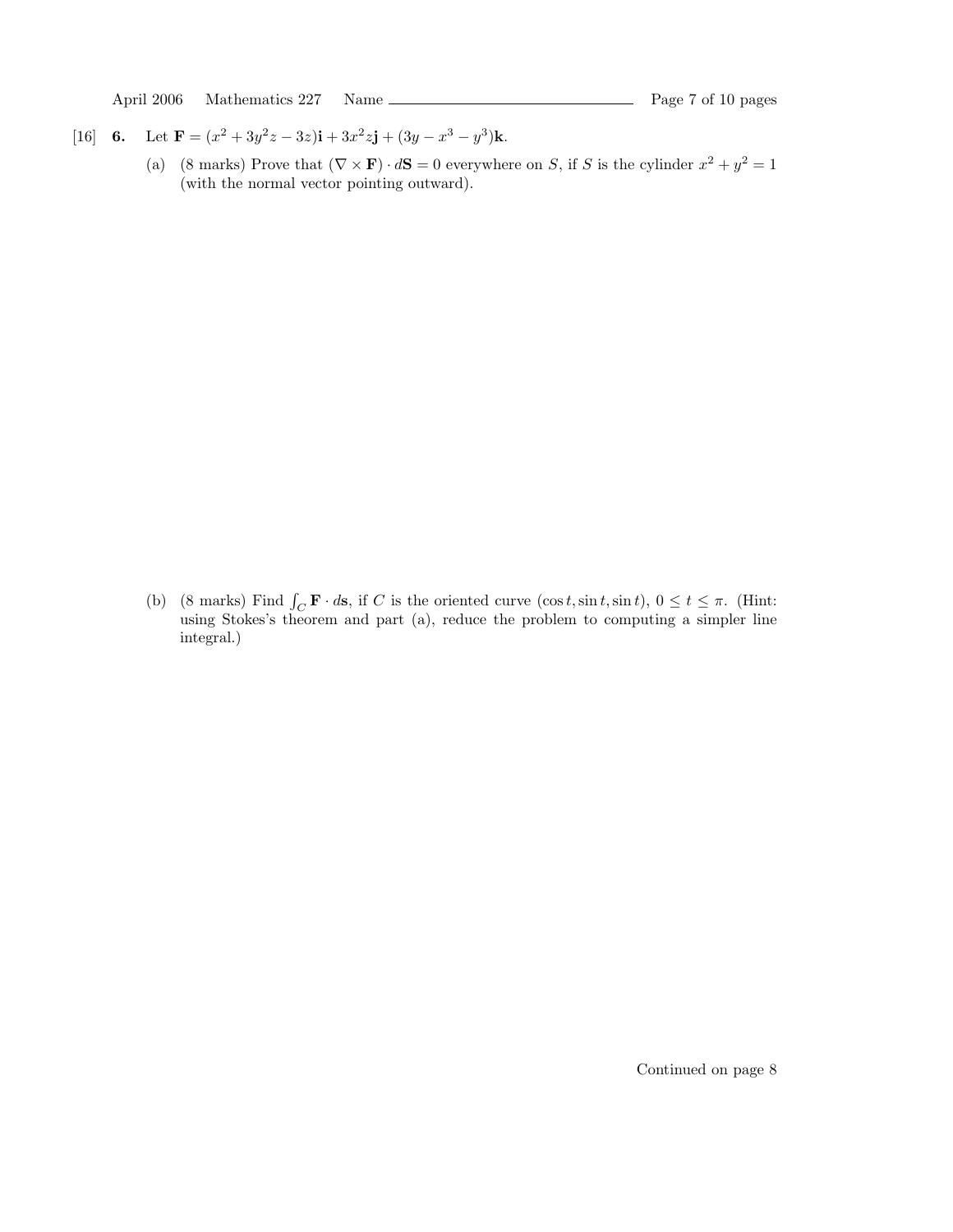April 2006 Mathematics 227 Name Page 8 of 10 pages

- [18] 7. Let **X** be the parametrized surface  $\mathbf{X}(s,t) = (st, s+t, s-t), s^2+t^2 \leq 1$ .
	- (a) (6 marks) Find the surface area of X.

(b) (6 marks) Find  $\int \int_{\mathbf{X}} \mathbf{F} \cdot d\mathbf{S}$ , if  $\mathbf{F} = (y+z)^2 \mathbf{i} + y \mathbf{j} + z \mathbf{k}$ .

(continued on next page)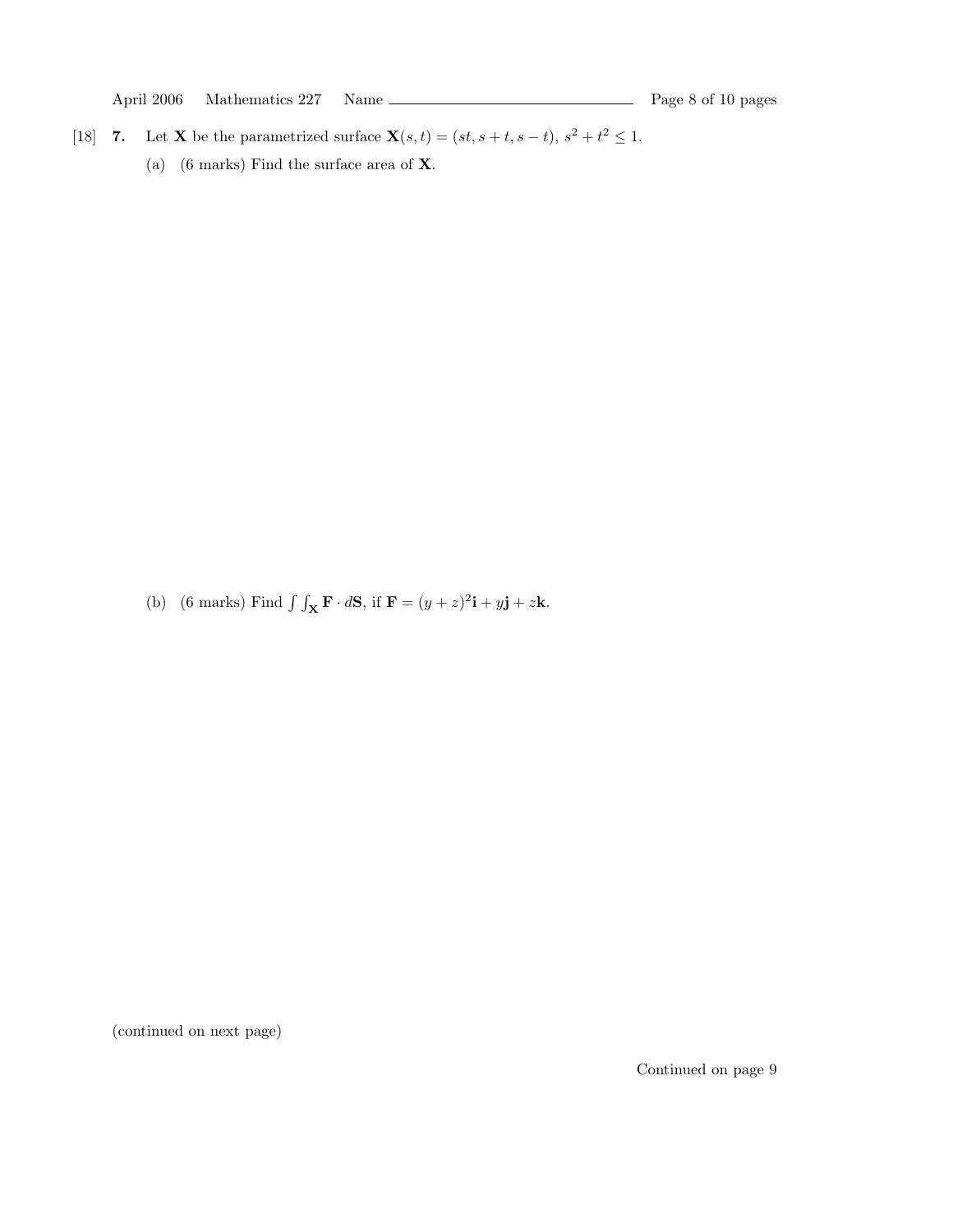April 2006 Mathematics 227 Name Page 9 of 10 pages

(c) (6 marks) Find  $\int_{\mathbf{X}} \omega$ , if  $\omega = (y - z)dx \wedge dz + xdz \wedge dy$ .

[6] 8. Decide whether the following regions are simply connected. (3 marks for each). (a) The complement of the line segment from  $(-1,0)$  to  $(1,0)$  in  $\mathbb{R}^2$ .

(b)  $\{(x, y, z) \in \mathbb{R}^3 : 1 \leq x^2 + y^2 + z^2 \leq 9\}$